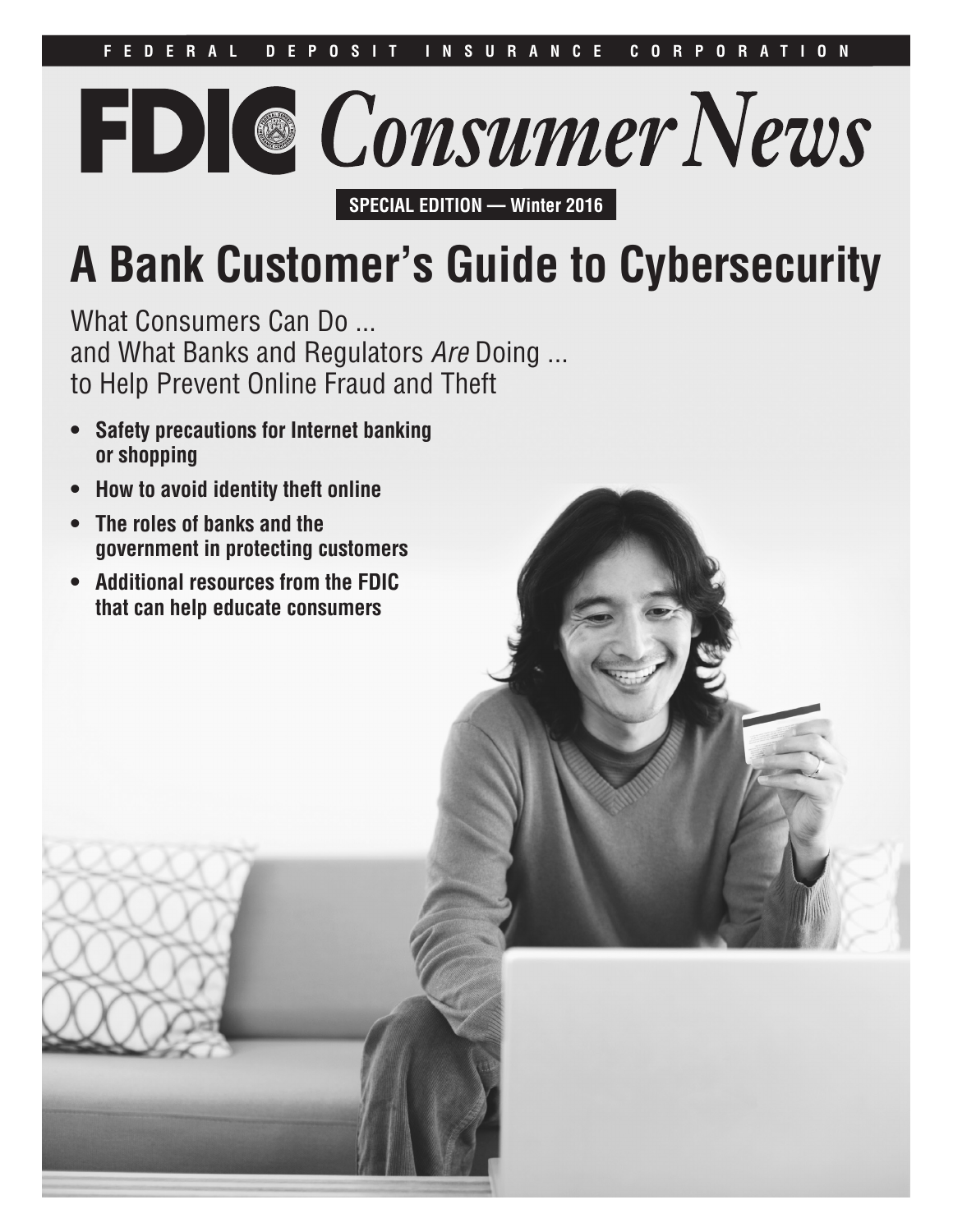## **Protect Your "Cyber Home" With a Solid Foundation Simple steps to secure your computers and mobile devices for Internet banking and shopping**

Your home has locks on the doors and windows to protect your family and prevent thieves from stealing cash, electronics, jewelry and other physical possessions. But do you have deterrents to prevent the loss or theft of your electronic assets, including bank account and other information in your personal computers, at home and when banking or shopping remotely online?

"Think about all of the access points to and from your computer — such as Internet connections, email accounts and wireless networks," said Michael Benardo, manager of the FDIC's Cyber Fraud and Financial Crimes Section. "These always need to be protected. Otherwise, it's like leaving your front door wide open while you are away so that anyone could come in and take what they please."

Consider these strategies.

## **For Banking by Computer or Mobile Device**

**Take extra precautions for logging into bank and other financial accounts.** These measures include using "strong" user IDs and passwords by choosing combinations of upperand lower-case letters, numbers, and symbols that are hard for a hacker to guess. Don't use your birthdate, address or other words or numbers that can be easy for con artists to find out or guess. Don't use the same password for different accounts because a criminal who obtains one password can then log in to your other accounts. Keep your user IDs and passwords secret, and change them regularly. Make sure to log out of financial accounts when you complete your transactions or walk away from the computer.

Consider using a separate computer solely for online banking or shopping. A growing number of people are purchasing basic PCs and using them only for banking online and not Web browsing, emailing, social networking, playing games or other activities that are more susceptible to malicious software — known generally as "malware" — that can access

computers and steal information. As an alternative, you can use an old PC for this limited purpose, but uninstall any software no longer needed and scan the entire PC to check for malicious software before proceeding.

**Take precautions if you provide financial account information to third parties online.** For example, some people use online "account aggregation" services that, from one website, can provide a convenient way to pay bills, monitor balances in deposits and investment accounts, and even keep track of your frequent flyer miles. While these websites may be beneficial, they can also present potential issues related to the security of the account information you have shared with them. If you want to use their services, thoroughly research the company behind the website, including making sure that you're dealing with a legitimate entity and not a fraudulent site. Also ask what protections the website offers if it experiences a data breach or loss of data.

**Periodically check your bank accounts for signs of fraud.** If you bank online, check your deposit accounts and lines of credit at regular intervals to spot and report errors or fraudulent transactions, just as you would review a paper statement. Online banking makes it easier and faster to monitor your accounts. This is important, because the sooner you can detect a problem with a transaction, the easier it should be to fix.

Federal laws generally limit your liability for unauthorized use of your debit, credit and prepaid cards, especially if you report the problem to your financial institution within specified time periods, which vary depending on the circumstances (see Page 8 for more details). A good rule of thumb is to check your accounts online once or twice a week. Also, many banks make it easier for customers to keep track of their accounts by offering email or text message alerts when balances fall below a certain level or when there is a transaction over a certain amount.

# **A Message to Readers**

The Federal Deposit Insurance Corporation has been publishing *FDIC Consumer News* quarterly since 1993 to help people protect their money, including tips in practically every issue about how to avoid financial fraud and theft. A lot has changed over the years, especially consumers' increased reliance on computers and the Internet — the "cyber" world — for everything from shopping and communicating to banking and bill paying. While the benefits of faster and more convenient cyber services for bank customers are clear, the risks posed by these services, as well as the strategies for preventing or recovering from cyber-related crimes, may not be as well-known by the average consumer and small business owner.

That is why the FDIC has produced this special edition of our newsletter — a guide to safe online banking that features precautions to take at home and when banking remotely (using laptop computers, smartphones and other mobile devices). We include tips and information for parents and guardians wanting to protect their children from online fraud and identity theft, and for small businesses needing to secure their computer systems and data. You'll also learn about what banks and bank regulators are doing to protect your money.

Note: This and other issues of *FDIC Consumer News* can be read or printed at www.fdic.gov/consumernews. Check back there for versions of this issue for e-readers and portable audio (MP3) players. Single copies of this special edition and articles referenced here are available upon request to the FDIC's Public Information Center (toll-free 1-877-275-3342 or publicinfo@fdic.gov). Our publication also may be reprinted in whole or in part without permission.  $\mathbf{\hat{m}}$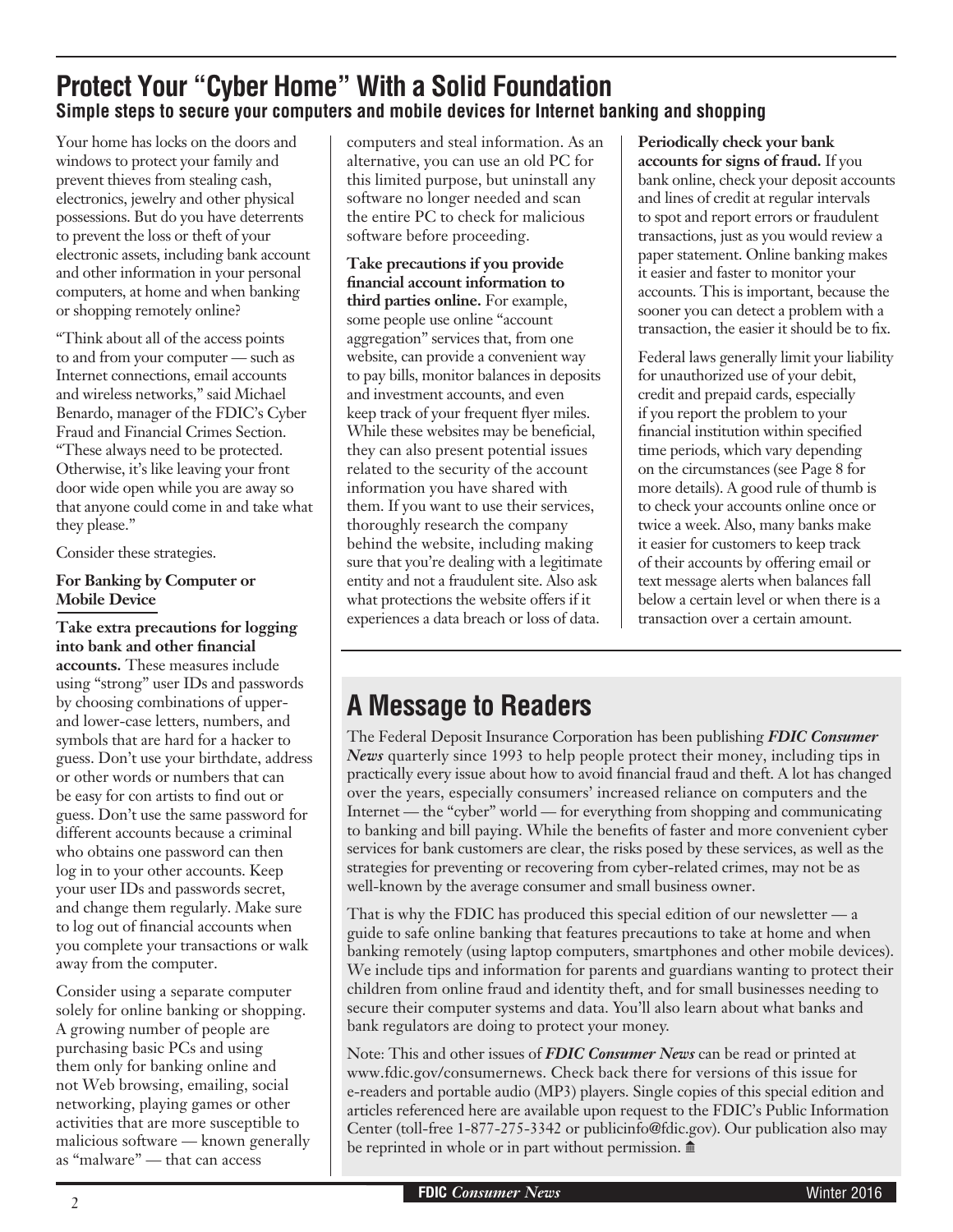#### **Basic Security Tips**

**Keep your software up to date.**  Software manufacturers continually update their products to fix vulnerabilities or security weaknesses when they find them. "All of your software should be checked and updated as generally recommended by the manufacturer or when flaws are found," explained Kathryn Weatherby, a fraud examination specialist for the FDIC. "This advice goes for everything from your operating system to your word processing software, Internet browsers, spreadsheet software, and even your digital photography applications. A vulnerability in one piece of software, no matter how insignificant it may seem, can be exploited by a hacker and used as a pathway into your whole computer."

Some software manufacturers may issue "patches" that you need to install to update a program. Others may simply provide you with a completely new version of the software. "Before installing any update you receive, make sure it is legitimate, especially if it is emailed to you," said Benardo. "Check the software manufacturer's website or contact the company directly to verify the update's validity. Criminals have been known to imitate software vendors providing a security update when, in fact, they are distributing malware. Once you confirm that an update is legitimate, install it as soon as possible to correct whatever security flaw might exist."

**Install anti-virus software that prevents, detects and removes malicious programs.** Crooks and computer hackers are always developing new malware that can access computers and steal information, such as account passwords or credit or debit card numbers. These programs also may be able to destroy data from the infected computer's hard drive.

Malware can enter your computer in a variety of ways, perhaps as an attachment to an email, a downloaded file from an infected website, or from a contaminated thumb drive or disk. Fight back by installing anti-virus software that periodically runs in the background of your computer to search for and remove malware. Also be sure to set the software to update automatically so that it can

protect you from the latest malware. For more information about malware, see Page 5.

**Use a firewall program to prevent unauthorized access to your PC.** A firewall is a combination of hardware and software that establishes a barrier between your personal computer and an external network, such as the Internet, and then monitors and controls incoming and outgoing network traffic. In simple terms, a firewall acts as a gatekeeper that helps screen out hackers, malware and other intruders who try to access your computer from the Internet.



**Only use security products from reputable companies.** Some anti-virus software and firewalls can be purchased, while others are available free. Either way, it's a good idea to check out these products by reading reviews from computer and consumer publications. Look for products that have high ratings for detecting problems and for providing tech support if your computer becomes infected. Other ways to select the right protection products for your computer are to consult with the manufacturer of your computer or operating system, or to ask someone you know who is a computer expert.

**Take advantage of Internet safety features.** When you are banking online, shopping on the Internet or filling out an application that requests sensitive personal information such as credit card, debit card and bank account numbers,

make sure you are doing business with reputable companies. You also can have greater confidence in a website that encrypts (scrambles) the information as it travels to and from your computer. Look for a padlock symbol on the page and a Web address that starts with "https://." The "s" stands for "secure."

Also, current versions of most popular Internet browsers and search engines often will indicate if you are visiting a suspicious website or a page that cannot be verified as trusted. It's best not to continue on to pages with these kinds of warnings. Review your Internet browser's user instructions and explore the "tools" and "help" tabs to learn more about the security settings and alerts offered.

**Be careful where and how you connect to the Internet.** A public computer, such as at an Internet café or a hotel business center, may not have up-to-date security software and could be infected with malware. Similarly, if you are using a portable computer (such as a laptop or mobile device) for online banking or shopping, avoid connecting it to a wireless (Wi-Fi) network at a public "hotspot" such as a coffee shop, hotel or airport. Wi-Fi in public areas can be used by criminals to intercept your device's signals and as a collection point for personal information.

The bottom line, especially for sensitive matters such as online banking and activities that involve personal information, is to consider only accessing the Internet using your own computer with a secure, trusted connection, and to only connect laptops and mobile devices to trusted networks.

For more tips on computer and Internet security for bank customers, watch the FDIC's multimedia presentation "Don't Be an Online Victim: How to Guard Against Internet Thieves and Electronic Scams" at www.fdic.gov/consumers/ consumer/guard. Also, visit www. OnGuardOnline.gov for information from the federal government on how to be safe online. The site includes videos from the Federal Trade Commission on what to do if your email is hacked or if malware attacks your computer.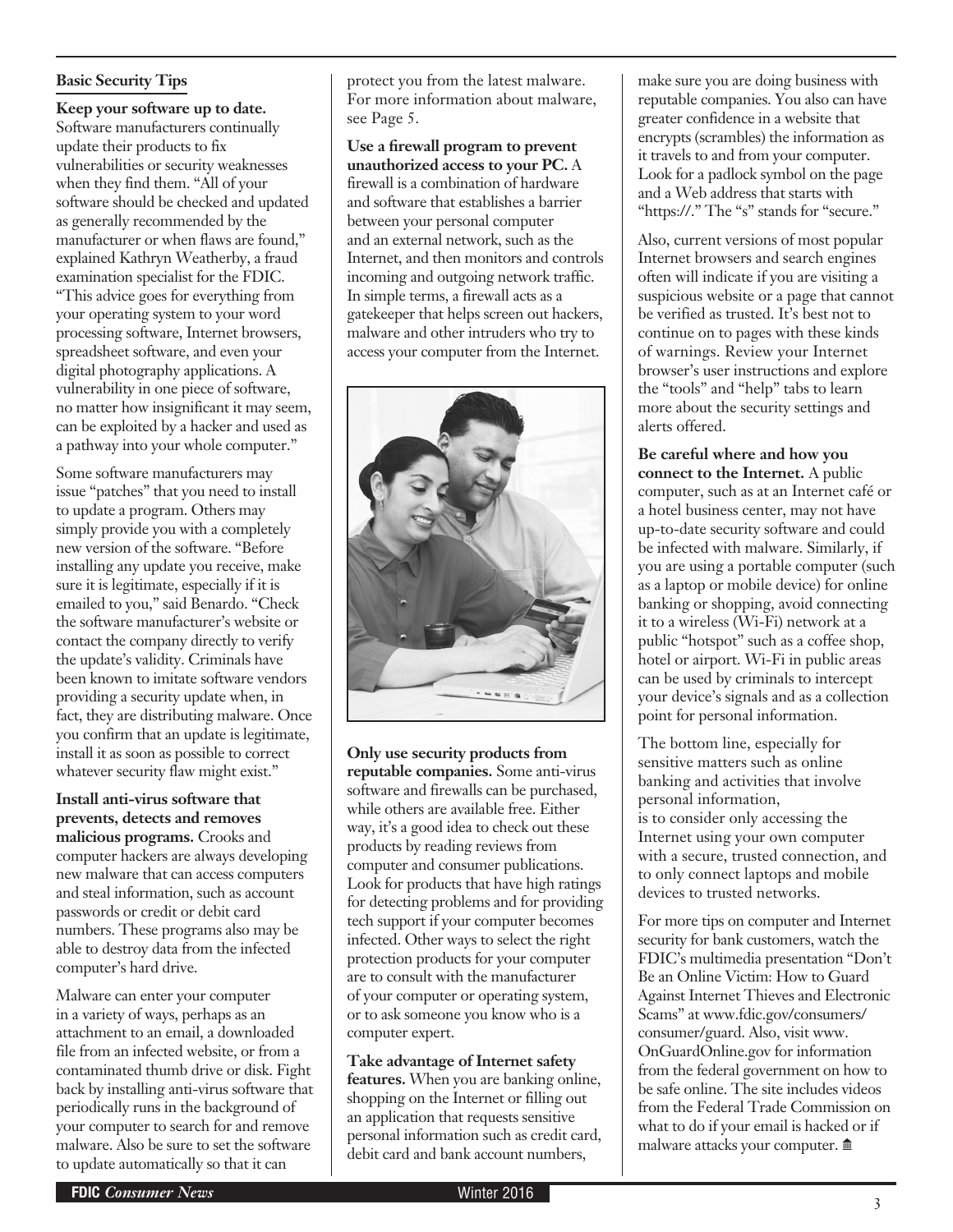# **Going Mobile: How to be Safer When Using a Smartphone or Tablet**

Everywhere you look, people are using smartphones and tablets as portable, hand-held computers. "Unfortunately, cybercriminals are also interested in using or accessing these devices to steal information or commit other crimes," said Michael Benardo, manager of the FDIC's Cyber Fraud and Financial Crimes Section. "That makes it essential for users of mobile devices to take measures to secure them, just as they would a desktop computer."

Here are some basic steps you can take to secure your mobile devices.

**Avoid apps that may contain malware.** Buy or download from well-known app stores, such as those established by your phone manufacturer or cellular service provider. Consult your financial institution's website to confirm where to download its official app for mobile banking.

**Keep your device's operating system and apps updated.** Consider opting for automatic updates because doing

so will ensure that you have the latest fixes for any security weaknesses the manufacturer discovers. "Cybercriminals try to take advantage of known flaws, so keeping your software up to date will help reduce your vulnerability to foul play," said Robert Brown, a senior ombudsman specialist at the FDIC.

**Consider using mobile security software and apps to protect your device.** For example, anti-malware software for smartphones and tablets can be purchased from a reputable vendor.



**Use a password or other security feature to restrict access in case your device is lost or stolen.** Activate the "time out" or "auto lock" feature that secures your mobile device when it is left unused for a certain number of minutes. Set that security feature to start after a relatively brief period of inactivity. Doing so reduces the likelihood that a thief will be able to use your phone or tablet.

**Back up data on your smartphone or tablet.** This is good to do in case your device is lost, stolen or just stops working one day. Data can easily be backed up to a computer or to a back-up service, which may be offered by your mobile carrier.

**Have the ability to remotely remove data from your device if it is lost or stolen.** A "remote wipe" protects data from prying eyes. If the device has been backed up, the information can be restored on a replacement device

*continued on Page 9*

## **What Banks and Bank Regulators are Doing to Protect Customers From Cyberthreats**

In today's world, financial institutions must be aware of current cyberthreats and take appropriate precautions in order to protect their customers' money and personal information. "Banks are tempting targets for cyberthieves who want to commit financial fraud," said Jeff Kopchik, a senior policy analyst with the FDIC. "But what customers need to remember is that banks and regulators are working together to prevent these crimes."

Banks have employees or use outside firms that work to prevent cyberfraud. Also, financial institutions must continually improve their information security programs so they can effectively respond to the latest cyberthreats.

In addition, the FDIC and other regulators work with financial institutions to help protect customer information and money. Since 2001, federal law and regulations have required that financial institutions have programs to ensure the security and confidentiality of customer information. Federal and state bank examiners also regularly conduct on-site examinations of FDIC-insured institutions and their outside firms to ensure that they comply with these and other regulations.

Banking regulators also work with institutions to share overviews of the cyberthreat landscape and discuss steps they can take to be prepared. For example, in 2015, the FDIC produced an educational video on cybersecurity to help boards of directors and senior management at banks protect against potential threats. That same year, the regulators unveiled a voluntary "cybersecurity assessment tool" to help institutions identify risks and assess their preparedness.

"Banks may use any risk assessment tool they choose. FDIC examiners are available to discuss the results with bank management and help them focus on areas that need improvement," said

Mark Moylan, FDIC deputy director for operational risk. "We view this communication as an important part of our strategy to help ensure the safety of customer financial information."

The FDIC also recommends that institutions join industry organizations that provide reliable and timely information designed to help institutions protect critical systems from cyber threats.

"Cybercriminals are constantly looking for new ways to commit financial fraud against a bank and its customers," Kopchik said. "That is why the FDIC devotes significant resources to financial institution compliance with federal information security laws and alerts bank management about the newest cyber threats and effective countermeasures. It's part of the FDIC's mission to maintain stability and public confidence in the nation's financial system."  $\hat{m}$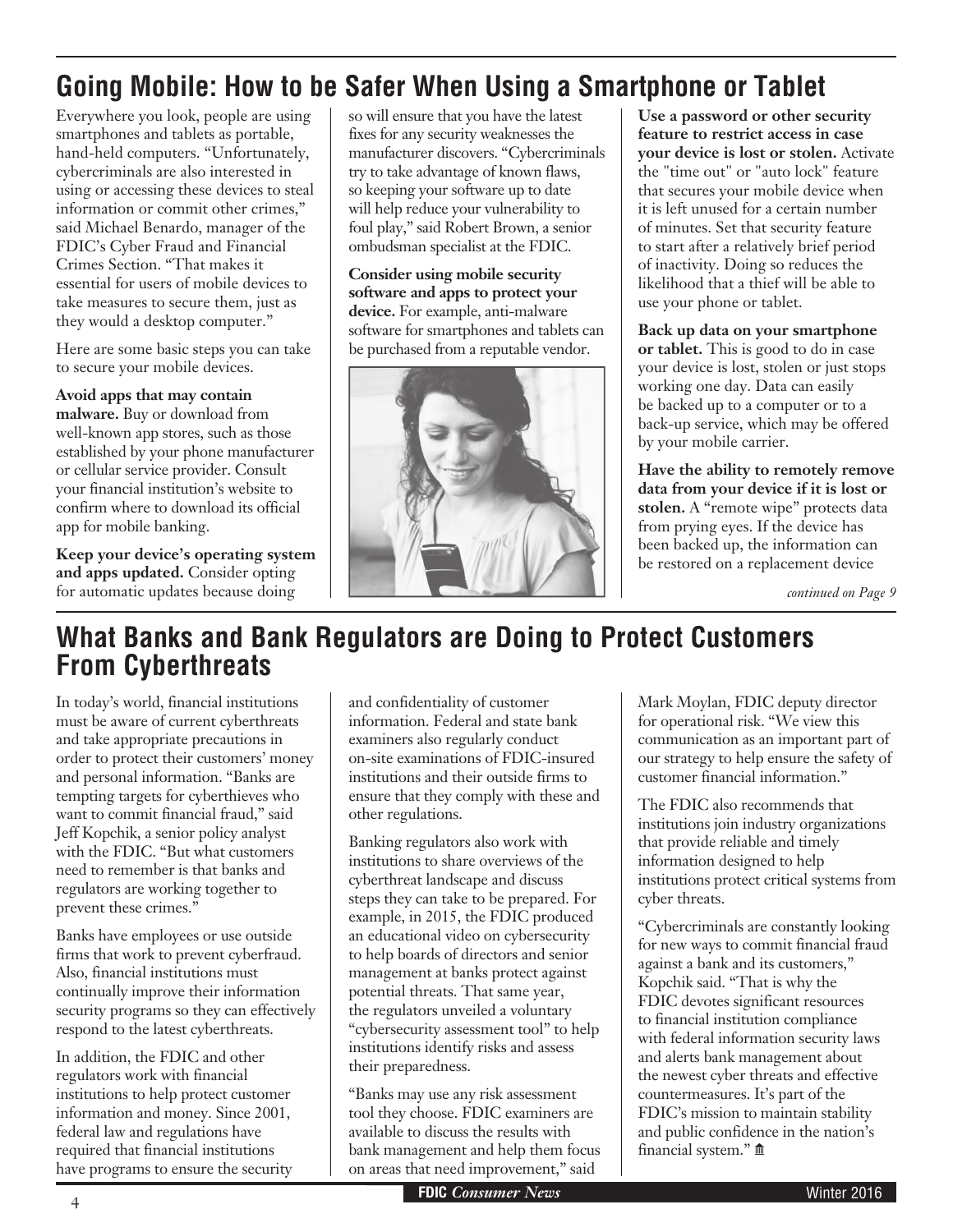# **Beware of Malware: Think Before You Click!**

Malicious software — or "malware" for short — is a broad class of software built with malicious intent. "You may have heard of malware being referred to as a 'computer bug' or 'virus' because most malware is designed to spread like a contagious illness, infecting other computers it comes into contact with," said Michael Benardo, manager of the FDIC's Cyber Fraud and Financial Crimes Section. "And if you don't protect your computer, it could become infected by malware that steals your personal financial information, spies on you by capturing your keystrokes, or even destroys data."

Law enforcement agencies and security experts have seen an increase in a certain kind of malware known as "ransomware," which restricts someone's access to a computer or a smartphone — literally holding the device hostage — until a ransom is paid. While businesses have been targeted more than consumers to date, many home computer users have been victims of ransomware. For more information, see an alert issued by the U.S. Department of Homeland Security at www.us-cert.gov/ncas/ alerts/TA13-309A.

The most common way malware spreads is when someone clicks on an email attachment — anything from a document to a photo, video or audio file. Criminals also might try to get you to download malware by including a link in the wording of an email or in a social media post that directs you somewhere else, often to an infected file or Web page on the Internet. The link might be part of a story that sounds very provocative, such as one with a headline that says, "How to Get Rich" or "You Have to See This!"

Malware also can spread across a network of linked computers, be downloaded from an infected website, or be passed around on a contaminated portable storage device, such as a thumb drive or flash drive.

Here are reminders plus additional tips on how to generally keep malware off your computer.

**Don't immediately open email attachments or click on links in unsolicited or suspicious-looking emails.** Think before you click! Cybercriminals are good at creating fake emails that look legitimate but can install malware. Either ignore unsolicited requests to open attachments or files or independently verify that the supposed source did send the email to you (by using a published email address or telephone number). "Even if the attachment is from someone you know, consider if you really need to open the attachment, especially if the email looks suspicious," added Benardo.

**Install good anti-virus software that periodically runs to search for and remove malware.** Make sure to set the software to update automatically and scan for the latest malware.

**Be diligent about using spam (junk mail) filters provided by your email provider.** These services help block mass emails that might contain malware from reaching your email inbox.

**Don't visit untrusted websites and don't believe everything you read.** Criminals might create fake websites and pop-ups with enticing messages intended to draw you in and download malware. "Anyone can publish information online, so before accepting a statement as fact or taking action, verify that the source is reliable," warned Amber Holmes, a financial crimes information specialist with the FDIC. "And please, don't click on a link to learn more. If something sounds too good to be true, then most likely it's fraudulent or harmful."

**Be careful if anyone — even a well-intentioned friend or family member — gives you a disk or thumb drive to insert in your computer.** It could have hidden malware on it. "Don't access a disk or thumb drive without first scanning it with your security software," said Holmes. "If you are still unsure, don't take a chance."

To learn more about how to protect against malware, visit www.onguardonline.gov/ articles/0011-malware.  $\text{m}$ 

# **Beware of Phishing Scams: Don't Take the Bait**

Identity thieves like to go "phishing" — pronounced "fishing" — on the Internet for consumers' personal financial information using fake emails and websites to trick people into providing Social Security numbers, bank account numbers and other valuable details.

Typically, the most common phishing emails pretend to be from a bank, a retail store or government agency to lure you into divulging personal financial information, and often use a variety of tricks to make the email look legitimate. They might include a graphic copied from a bank's website or a link that looks like it goes to a bank's site, but actually leads to a fake site.

Also beware of "pharming." In this version of online identity theft, a hacker hijacks Internet traffic so when you type in the address of a legitimate website you're taken to a fake site. If you enter personal information at the phony site, it is harvested and used to commit fraud or sold to other identity thieves.

Here are some tips to avoid becoming a victim of a phishing or pharming scam.

**Be suspicious if someone contacts you unexpectedly online and asks for your personal information.** It doesn't matter how legitimate the email or website may look. Only open emails that look like they are from people or organizations you know, and even then, be cautious if they look questionable.

For example, scam artists may hack into someone's email account and send out fake emails to friends and relatives, perhaps claiming that the real account owner is stranded abroad and might need your credit card information to return home.

Be especially wary of emails or websites that have typos or other obvious mistakes. "Because some requests come from people who primarily speak another language,

*continued on the next page*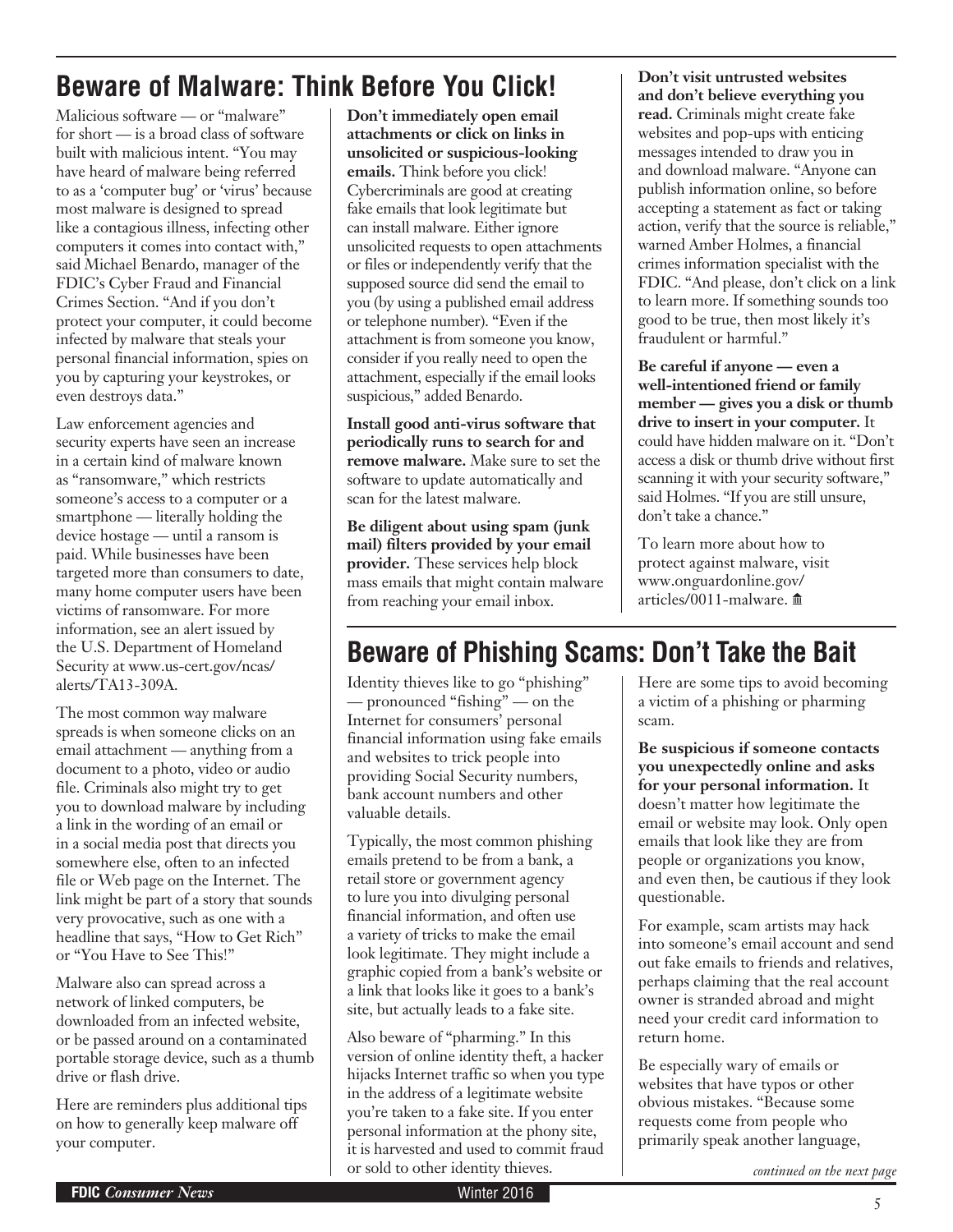## **Using Social Networking Sites: Be Careful What You Share**

A lot of people use social media sites such as Facebook, LinkedIn, Twitter, Google+ and Instagram — to stay in touch with family and friends, meet new people and interact with businesses like their bank. However, identity thieves can use social media sites in hopes of learning enough information about individuals to be able to figure out passwords, access financial accounts or commit identity theft.

Identity thieves create fake profiles on social networks pretending to be financial institutions and other businesses, and then

## **Phishing Scams**

*continued from the previous page*

they often contain poor grammar or spelling," said Amber Holmes, a financial crimes information specialist with the FDIC.

**Remember that no financial institution will email you and ask you to put sensitive information such as account numbers and PINs in your response.** In fact, most institutions publicize that they will never ask for customer personal information over the phone or in an email because they already have it.

**Assume that a request for information from a bank where you've never opened an account is probably a scam.** Don't follow the link and enter your personal information.

**Verify the validity of a suspiciouslooking email or a pop-up box before providing personal information.** Criminals can create emails stating that "you're a fraud victim" or a pop-up box with another urgent-sounding message to trick people into providing information or installing malware (malicious software). If you want to check something out, independently contact the supposed source (perhaps a bank or organization) by using an email address or telephone number that you know is valid.

For more tips, see the federal government's OnGuardOnline page at www.onguardonline.gov/phishing.  $\text{I}$ 

lure unsuspecting visitors into providing Social Security numbers, bank account numbers and other valuable personal information. Identity thieves also have created fraudulent profiles and then sent elaborate communications to persuade "friends" to send money or divulge personal information. "They might claim to work at the same organization, to have attended the same school, or share similar interests and hobbies," said Susan Boenau, manager of the FDIC's Consumer Affairs Section. "They know that communicating a false sense of trust can be easy on social media."

"Valuable pieces of information to someone seeking to steal your identity include, for example, a mother's maiden name, date or place of birth, high school mascot or pet's name," explained Amber Holmes, a financial crimes information specialist with the FDIC. "Fraud artists use social networking sites to gather this kind of information because it can help them guess passwords to online accounts or answers to 'challenge questions' that banks and other businesses frequently use for a second level of authentication beyond a password. Someone who has your password and can successfully answer challenge questions may be able to access your accounts, transfer money or even reset passwords to something they know and you don't."

What safety measures can you take with your social media account?

**Check your security settings on social network sites.** Make sure they block out people who you don't want seeing your page. If you have doubts about your security settings, avoid including information such as your birthday or the year you graduated college. Otherwise, though, experts say it is OK to provide that kind of information on your social media pages.

**Take precautions when communicating with your bank.** If you want to communicate with your bank on social media, keep in mind that your posts could become public, even though you can protect your posts to some extent through your account settings. You should not include any

personal, confidential or account information in your posts. "Also, reputable social media sites will not ask you for your Social Security, credit card or debit card numbers, or your bank account passwords," said FDIC Counsel Richard Schwartz.

Before posting information such as photos and comments, you should look for a link that says "privacy" or "policies" to find out what can be shared by the bank or the bank's social media site with other parties, including companies that want to send you marketing emails. Read what the policies say about whether and how the bank will keep personal information secure. Find out what options you may have to limit the sharing of your information.

It is a good rule of thumb to avoid posting personal information on any part of a bank's social media site. "That type of information is often requested by banks for their security 'challenge questions' that are used to control access to accounts," advised Schwartz. "A criminal could use that information to log in to your account."

**Be cautious about giving third-party programs or apps, such as sites for games or quizzes, the ability to use information from your social networking pages.** "Some of these third parties may use information from your page to help you connect with others or build your network — for example, to pair you with strangers wanting to play the same game," Boenau said. "But they could also be selling your information to marketing sites and others, possibly even to people who might use your information to commit a fraud."

**Periodically search to see if someone has created a fake account using your name or personal information on social networking sites.** Checking common search engines for your name and key words or phrases (such as your address and job title) may turn up evidence that someone is using your information in a dishonest way.

For more tips on avoiding fraud at social media sites, visit the Internet Crime Complaint Center website at www.ic3.gov/media/2009/091001.aspx.  $\blacksquare$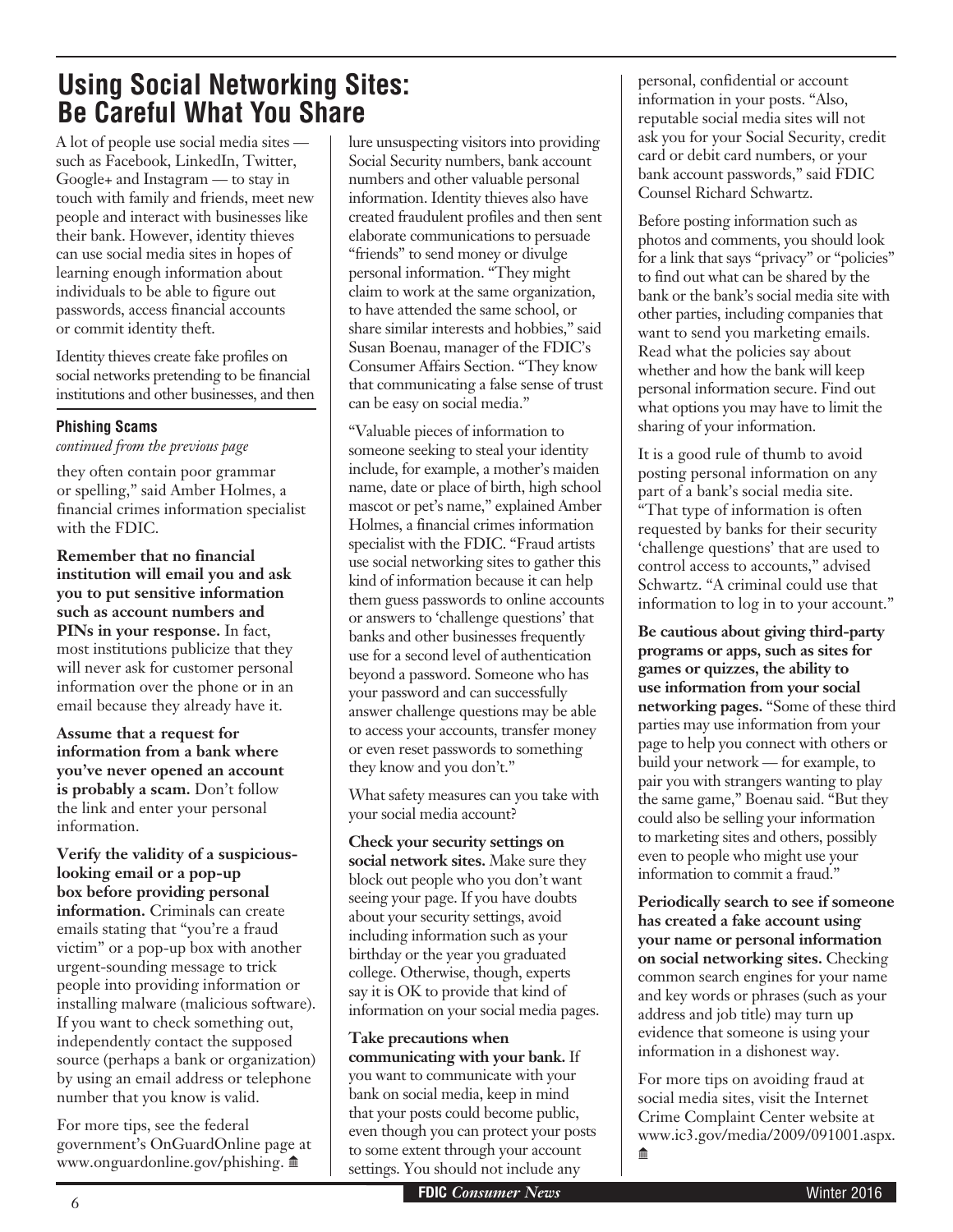## **For Parents and Caregivers: Tips for Protecting Your Child's Personal Information**

Part of building a strong foundation for a child's financial future is taking steps to minimize the risk that his or her Social Security number, bank account details or other valuable personal information will be stolen. Here are tips to help parents and caregivers protect young people from cyber-related identity theft and financial fraud.

**Talk with your child about safe online practices.** Consider discussing the risks of sharing personal information online, including the possibility that someone can gather small amounts of personal information to guess the correct answers to security questions, reset passwords and take control of financial accounts.

"Encourage your young person to be selective with his or her 'friends' online, just as he or she would in real life," said Bobbie Gray, an FDIC supervisory community affairs specialist. "Discuss how not everything they see on the Internet is true, and that some criminals may pretend to be friends or relatives in order to obtain personal information or worse."

Consider agreeing on a short list of what your child can and cannot do online. For more information, read our tips for young adults in the Fall 2012 *FDIC Consumer News* (www.fdic.gov/ consumers/consumer/news/cnfall12/ avoidfraud.html).

**Help your child learn to analyze advertisements, some of which may be fraudulent.** "Explain that advertising, even in an online video clip, is intended to get people to make purchases or otherwise act on things they might not usually do," said Luke W. Reynolds, chief of the FDIC's Outreach and Program Development Section. The Federal Trade Commission (FTC) has an online game called "Admongo" (www.admongo.gov) to help youngsters age 8-12 think critically about advertising and make smarter decisions as consumers.

**Explain why keeping money in a financial institution is safe.** Checking, savings or other deposit accounts at a

federally insured financial institution carry protections related to theft and fraud (see Page 8), making them a safe place for your money. If your child doesn't already have a deposit account, consider opening one. Learn about federal deposit insurance if a bank fails, including how to verify that a bank is FDIC-insured, by going to www. fdic.gov/deposit/deposits. And, to find age-appropriate information and activities for kids plus FDIC "Money Smart" guides that help parents and caregivers talk with their children about key financial topics, visit a website developed by the FDIC and the Consumer Financial Protection Bureau at www.consumerfinance.gov/parents.

**Secure electronic equipment.** Make sure your child's devices are configured to download the latest updates from the manufacturer because they usually include security-related enhancements. Almost all video game equipment connects to the Internet and may link to information such as credit or debit card numbers.

**If a company wants to collect data on your child, find out why.** Controlling access to a child's information is one of the best ways to protect him or her from identity theft. Under a federal law called the Children's Online Privacy Protection Act (COPPA), websites and online services (including apps) that are directed to children under 13 must notify parents directly and get their approval before they collect, use or disclose a child's personal information. When notifying you, the company must disclose how it plans to use your child's information. The company also may ask for your approval of different options for using information it wants to collect, such as whether it can share the information with others or use it for marketing purposes. To learn more, start at the FTC's Web page "Protecting Your Child's Privacy Online" (www.consumer.ftc.gov/ articles/0031-protecting-your-childsprivacy-online).

**Be aware of possible signs that a child is the victim of identity theft.** 



Criminals may steal the identity of children to file claims for government benefits or apply for a loan online. "While not necessarily a sign of identity theft, your child receiving unsolicited mail or phone calls from marketers can indicate that personal information has been shared somehow. It's best to take the time to understand why," Reynolds noted.

**Consider asking the three major nationwide credit reporting agencies — Equifax, Experian, and TransUnion — to check if your minor child has a credit report.** If the answer is "yes," review the report to find out if a thief has misused your child's name. For additional guidance, go to the FTC's "Child Identity Theft" page (www.consumer.ftc.gov/articles/0040 child-identity-theft#credit), which has contact information for the credit reporting agencies and tips if a child's identity has been stolen, including how to place a fraud alert in a credit report that can minimize future damage.

The FTC adds that it is generally a good idea for parents to conduct this review of credit reports close to a child's 16th birthday. Doing so allows time to fix errors or other problems before he or she might want to apply for a loan or a job.

For more information and tips on how to protect kids online, visit the federal government's OnGuardOnline website at www.onguardonline.gov/topics/ protect-kids-online. The FDIC also has Money Smart guides that offer exercises, activities and conversation starters for parents and caregivers to help young people of all ages to learn about money (https://catalog.fdic.gov/store/youth). Q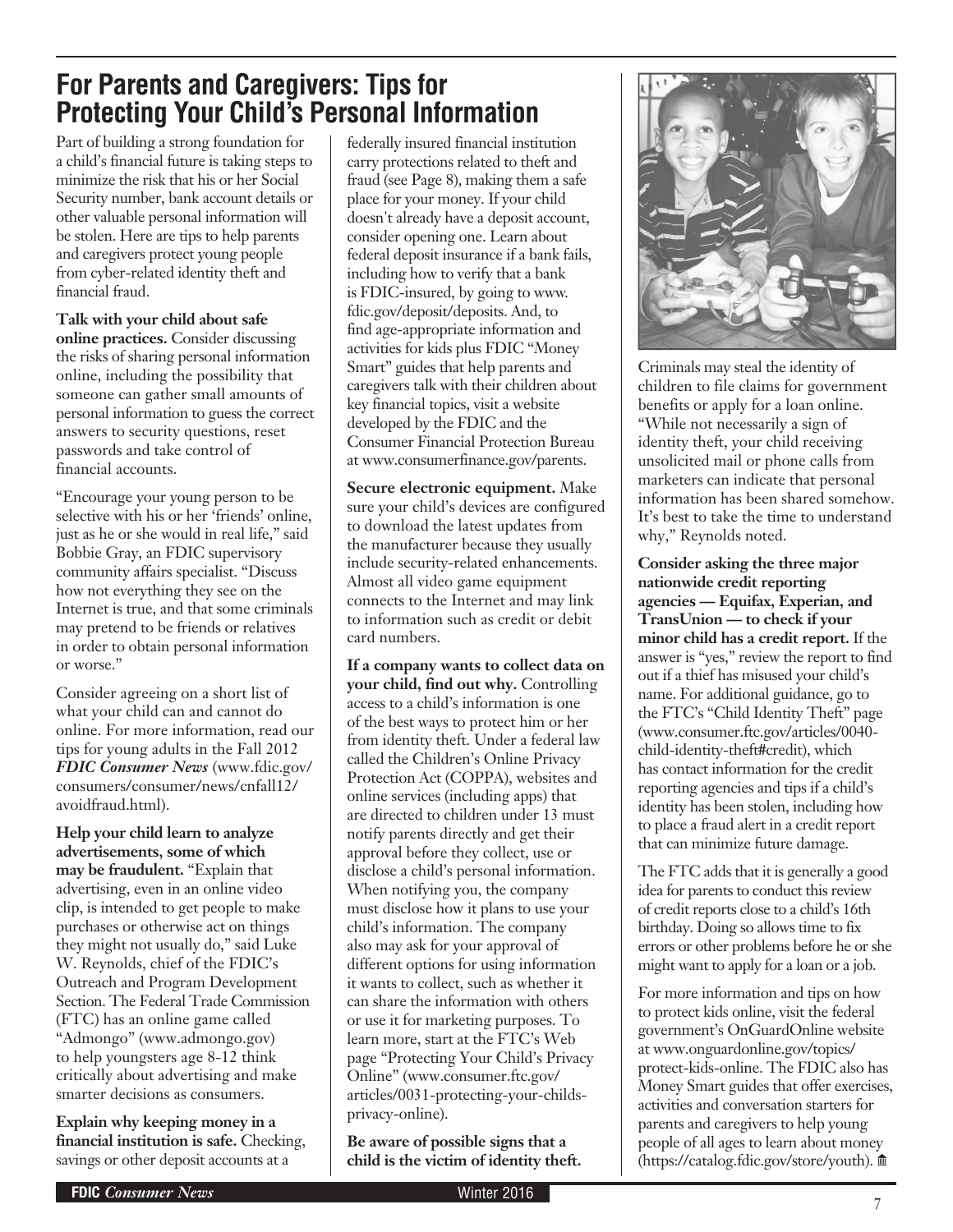# **How Federal Laws and Industry Practices Limit Losses From Cyberattacks**

When criminals make unauthorized purchases using stolen payment card numbers or other information, federal consumer laws and financial industry practices protect victims from losses under certain circumstances. Here are key details to remember.

**If your credit card number is accessed by cyberthieves:** "Under federal law, a consumer's liability is normally capped at \$50 for all unauthorized transactions on each card. However, if your credit card number is stolen, but not the card, you are not liable for any unauthorized use," said Richard Schwartz, a counsel in the FDIC's Consumer Compliance Section. "In addition, credit card losses are typically absorbed by the card issuer because of zero-liability policies, which preclude consumers from having to pay any amount of an unauthorized charge. These policies are set by the card industry."

**If your debit card or the card number is used to withdraw money from a checking or savings account:** To minimize your losses, you should contact your bank as soon as possible if you discover that your debit *card* has been lost or stolen. Your maximum liability under federal law is \$50 if you notify your bank within two business days after learning of the loss or theft of your card. But if you notify your bank after those first two days, under the law you could lose more.

What if your debit card *number* (not the card itself) is stolen in an online hacking incident? Remember to check your account activity regularly. Timing is critical because under federal law you will not be liable for the transaction if you report it within 60 days after your account statement showing the transaction is sent to you. But if the charge goes unreported for more than 60 days, all your money in the account could be lost. However, remember to check with your bank about the payment card networks' zero-liability policy, which may protect you.

**If you have a debit card for a business account that is used fraudulently:**  Debit cards issued for business use have different loss protections than debit cards for consumers. The Uniform

Commercial Code (UCC), which sets many rules for businesses, requires a standard of "ordinary care" by the card holder in order to avoid liability for losses from online fraud. "This can be a technical area, so check with an attorney to make sure you are managing your business account consistent with the UCC rules," Schwartz advised.

**If a prepaid card account is used fraudulently:** Prepaid cards have money deposited onto them, and they usually aren't linked to a checking or savings account. In terms of legal protections against losses as a result of fraud, the rules vary depending on the type of prepaid card:

• Prepaid cards used by employers to pay their employees are covered under the same laws described earlier for consumer debit cards.

• General-purpose "reloadable" prepaid cards, which display a network brand such as American Express, Discover, MasterCard or Visa, currently have no protections limiting liability under federal law but do, in most cases, include in their contracts with customers the same protections as those for consumer debit cards. However, regarding

liability for losses, the Consumer Financial Protection Bureau (CFPB) in November 2014 proposed a rule that would include reloadable prepaid cards under the federal law for consumer debit cards. Visit the CFPB website at www. consumerfinance.gov for updates.

• Prepaid gift cards for purchases at stores are typically not registered and, therefore, are not subject to federal consumer liability rights and protections. And, issuers of prepaid gift cards generally do not provide their own fraud liability coverage to card holders. "If you lose your gift card, you will probably lose the entire value of that card," Schwartz said.

To learn more about loss limitations under the law, search by topic at the websites of the CFPB and the Federal Trade Commission (www.ftc.gov). Also be aware that FDIC deposit insurance only covers deposits if a bank fails, not for theft from bank accounts (see below). For information about how to protect yourself from data breaches, which may involve the theft of credit or debit card information, see our Spring 2014 issue (www.fdic.gov/consumers/consumer/ news/cnspr14/databreach.html). Q

## **Dear FDIC: Questions About Deposit Insurance and Online Banking**

**It appears that some FDIC-insured financial institutions pay higher interest rates on deposit accounts that are opened online. I would like to take advantage of these interest rates, but I have never banked online. Can an online account be FDIC-insured? If so, would FDIC insurance help me if there is a theft or other problem with an online transaction?** 

Most banks offer deposit accounts at their branches as well as online, and others only operate online — they have no physical offices where the public can open accounts or transact other business. In response to your first question, deposit accounts opened online at any FDIC-insured bank will be covered up to federal limits by FDIC insurance. "Deposit insurance coverage is the same for online-only banks as for

brick-and-mortar banks," said Calvin Troup, an FDIC senior consumer affairs specialist.

The most important thing to confirm before working with an online bank is to make sure that it is a legitimate bank, and that you are not looking at a fictitious website. A bank can have one name that it uses for its traditional operations and a different name ("trade name") that it uses for marketing online. You can call the FDIC toll-free and ask to speak to a deposit insurance specialist who will help confirm if the online bank in question is FDIC-insured. The FDIC's online tool BankFind at https:// research.fdic.gov/bankfind also provides useful information, such as headquarters locations and financial information, for all FDIC-insured depository institutions.

*continued on the back page*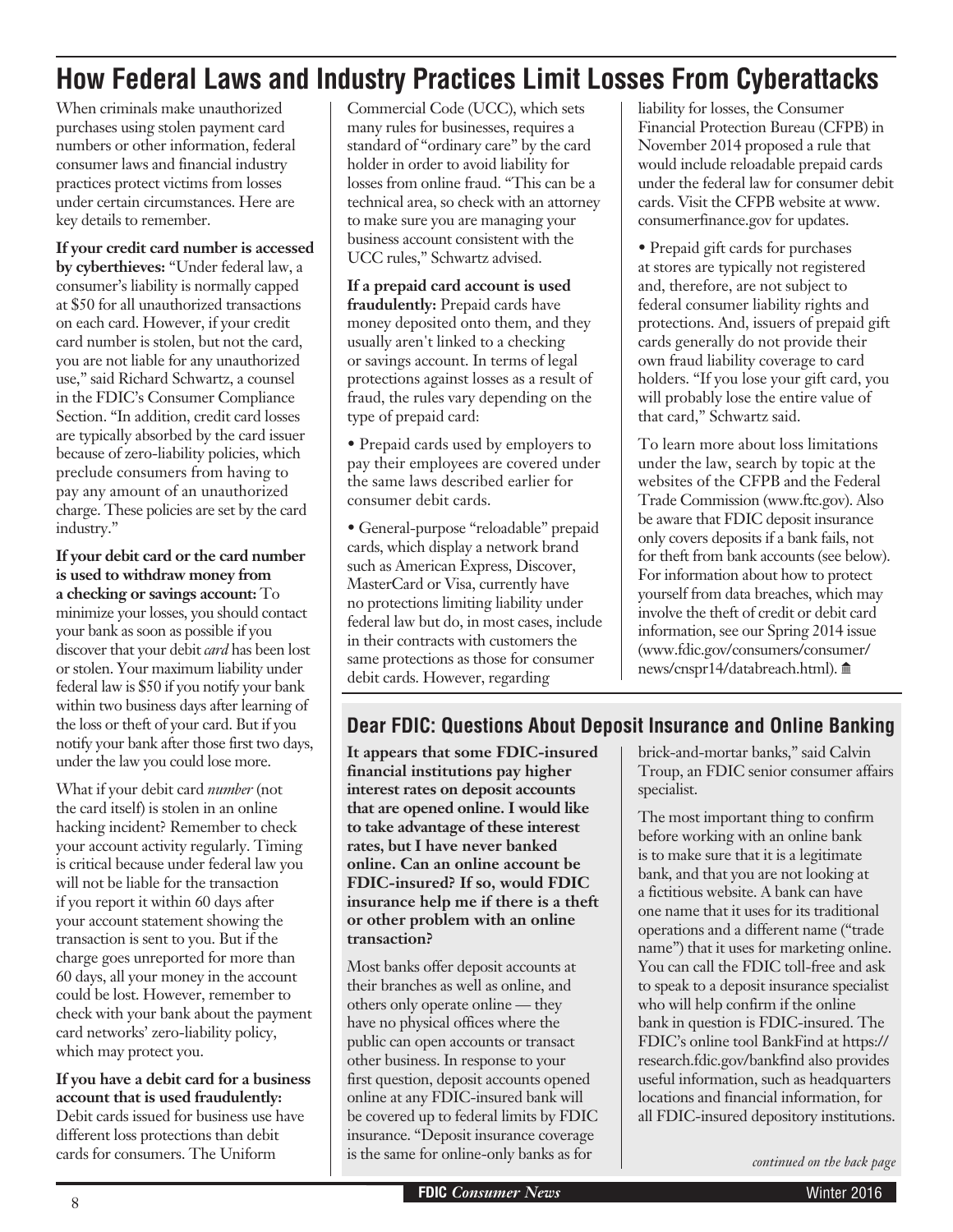# **Cybersecurity for Small Businesses: Ways to Stay Protected**

In today's world, it's important for small business owners to be vigilant in protecting their computer systems and data. Among the reasons: Federal consumer protections generally do not cover businesses for losses they incur from unauthorized electronic fund transfers. That means, for example, your bank may not be responsible for reimbursing losses associated with an electronic theft from your bank account — for instance, if there was negligence on the part of your business, such as unsecured computers or falling for common scams. (To learn more about the rules pertaining to electronic theft, including losses involving a business debit card, see the previous page.)

Here are tips to help small business owners and their employees protect themselves and their companies from losses and other harm. Several of these tips mirror basic precautions we have suggested elsewhere in this issue for consumers.

#### **Protect computers and Wi-Fi**

**networks.** Equip your computers with up-to-date anti-virus software and firewalls to block unwanted access. Arrange for key security software to automatically update, if possible. And if you have a Wi-Fi network for your workplace, make sure it is secure, including having the router protected by a password that is set by you (not the default password). The user manual for your device can give you instructions, which are also generally available online.

**Patch software in a timely manner.**  Software vendors regularly provide "patches" or updates to their products to correct security flaws and improve functionality. A good practice is to download and install these software updates as soon as they are available. It may be most efficient to configure software to install such updates automatically.

**Set cybersecurity procedures and training for employees.** Consider reducing risks through steps such as pre-employment background checks and clearly outlined policies for personal use of computers. Limit employee access to the data systems that they need for their

jobs, and require permission to install any software.

And, train employees about cybersecurity issues, such as suspicious or unsolicited emails asking them to click on a link, open an attachment or provide account information. By complying with what appears to be a simple request, your employees may be installing malware on your network. You can use training resources such as a 30-minute online course from the Small Business Administration (SBA) at www.sba.gov/ tools/sba-learning-center/training/ cybersecurity-small-businesses.

**Require strong authentication.**  Ensure that employees and other users connecting to your network use strong user IDs and passwords for computers, mobile devices and online accounts by using combinations of upper- and lower-case letters, numbers and symbols that are hard to guess and changed regularly. Consider requiring more information beyond a password to gain access to your business's network, and additional safety measures, such as requiring confirmation calls with your financial institution before certain electronic transfers are authorized.

**Secure the business's tablets and smartphones.** Mobile devices can be a source of security challenges, especially if they hold confidential information or can access your company's network. In the case of the latter, require employees to password-protect their devices,



encrypt their data and install security apps to prevent criminals from accessing the device while it is connected to public networks. Also develop and enforce reporting procedures for lost or stolen equipment.

**Back up important business systems and data.** Do so at least once a week. For your backup data, remember to use the same security measures (such as encryption) that you would apply to the original data. In addition, in case your main computer becomes infected, regularly back up sensitive business data to additional, disconnected storage devices.

**Use best practices for handling card payments online.** Seek advice from your bank or a payment processor to select the most trusted and validated tools and anti-fraud services. This may include using just one computer or tablet for payment processing.

**Be vigilant for early signs something is wrong.** "Monitor bank account balances regularly to look for suspicious or unauthorized activity," suggested Luke W. Reynolds, chief of the FDIC's Outreach and Program Development Section.

Cybersecurity tips for small businesses also can be found in a new FDIC brochure at fdic.gov/ consumers/assistance/protection/ brochures/CyberBusiness.pdf. Also go to OnGuardOnline (www.onguardonline.gov/features/ feature-0007-featured-info-smallbusiness) and the SBA website (www.sba.gov/content/top-tencybersecurity-tips).  $\mathbf{\hat{m}}$ 

## **Going Mobile**

*continued from Page 4*

or the original (if you get it back). A number of reputable apps can enable remote wiping.

To learn more about safely using smartphones and tablets, see the "Devices" section of the Federal Trade Commission's Computer Security Web page at www.consumer.ftc.gov/ topics/computer-security.  $\mathbf{\hat{m}}$ 

<sup>9</sup> **FDIC** *Consumer News* Winter 2016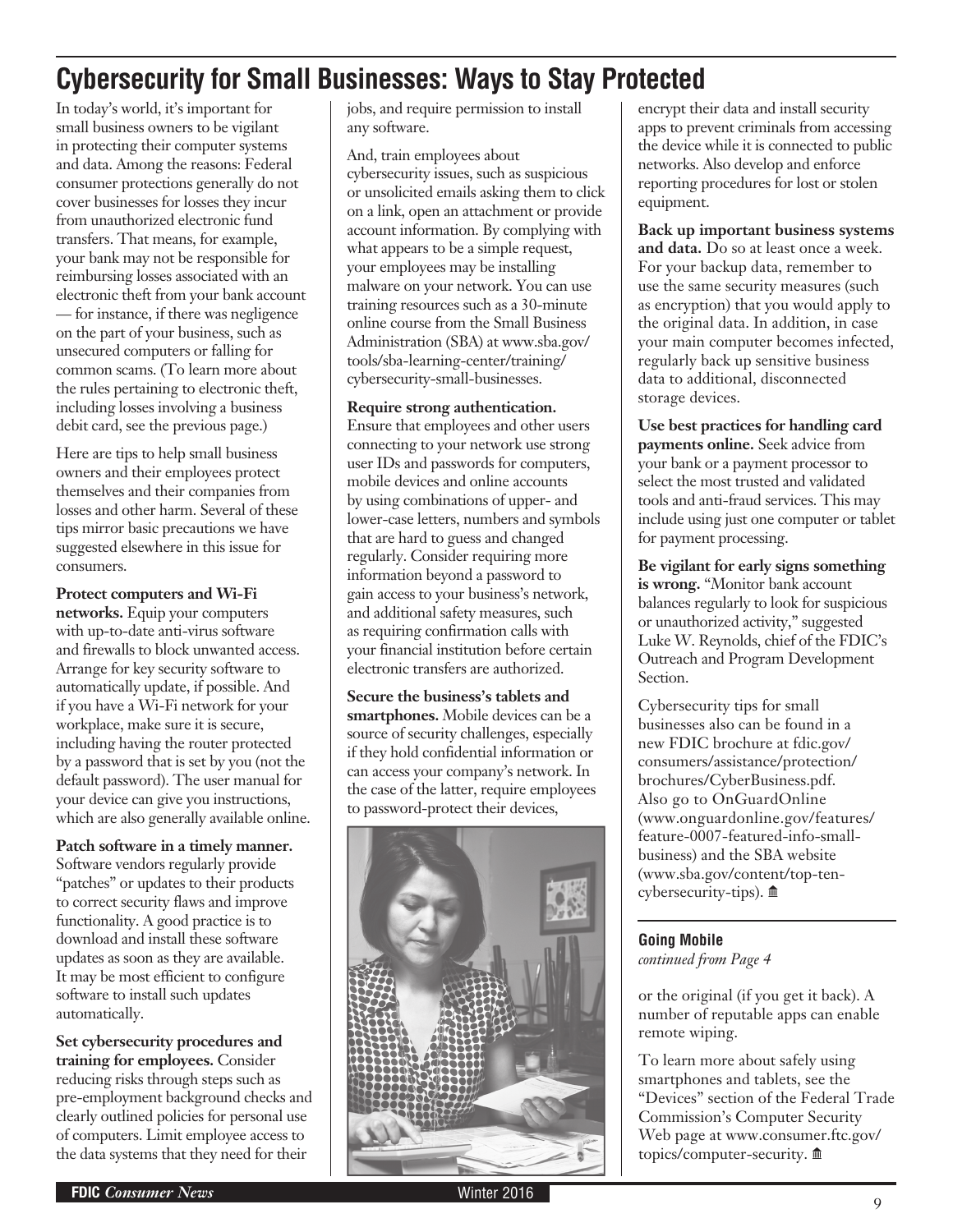# **Test Your Cybersecurity IQ**

**Take our quiz, which is based on information in this special guide**

- **1 A good password to use for logging into your online banking website is:**
	- a) 123456789
	- b) Password
	- c) 1Banana+1Pineapple
	- d) None of the above
- It's always safe to use your laptop computer or other mobile device to  **access your online banking site from a coffee shop, airport or other public place that promotes the use of its Wi-Fi network. True or False?**

a) True

b) False

- **3 In case your tablet computer or smartphone is lost or stolen, which of the following precautions would** *NOT* **be a good way to restrict access to your device and the data on it?**
	- a) Use a password to restrict access.
	- b) Add an "auto lock" feature that secures the device when it is left unused for a certain number of minutes.
	- c) Add a GPS tracking system for your mobile device.
	- d) Download an app that enables you to remotely wipe data from the device.
- **4 Parents and guardians should ensure that the devices their children use have the latest security updates from the software manufacturer. Which of the following equipment should have the latest security updates? (Select all that apply.)**
	- a. Computers
	- b. Tablets
	- c. Smartphones
	- d. Video game devices
	- e. All of the above

**5 You receive an email offering you a free entry in a million-dollar sweepstake if you click on a link that leads to an entry form. It's safe for you to:** 

 a) Click on the link but not download the attachment (the supposed entry form). b) Delete the email without clicking on the link.

c) Do either of the above.

**6 Never include your birthday on your social media pages. True or False?** 

 a) True b) False

**7 FDIC deposit insurance will not protect my deposits in the event that a thief online (or otherwise) takes money from my account. True or False?**

 a) True b) False

**8 If a thief uses one of your small business' debit cards to make fraudulent purchases online, your protections against loss from cyberattacks are the same as those for your personal debit card. True or False?**

 a) True b) False

*The answers are shown upside-down on the right.*

8. (b) False. Debit cards issued for business use are covered by different loss protections than those for debit cards for consumers. Business debit cards are covered by the Uniform Commercial Code (UCC), which sets many rules for businesses. (See Page 8.)

True. FDIC deposit insurance only **7. (a)**  protects deposits if an FDIC-insured institution fails; it does not cover thefts from accounts. However, other federal consumer laws and financial industry practices may protect theft victims from losses, especially if they have been paying attention to their account activity. (See  $P_{\text{age}}(8)$ 

 False. While cybercriminals can use facts **6. (b)** such as your birthday or your place of birth to help them figure out passwords to online accounts, experts say it is OK to provide that kind of information on your social media pages but only if you have adjusted your security settings to prevent strangers (especially criminals) from seeing these details. (See Page 6.)

link or opening the attachment, which could contain "malware" (malicious software) that a criminal can use to monitor your keystrokes, learn your online banking information and move money out of your account. And, just clicking on the link may be enough to download malware onto your computer. (See Page 5.)

Delete the email without clicking on the **5. (b)**

Internet, including video games, needs security updates. (See Page 7.)

 $\mathbf{A}$ . (e) Any device that can connect to the

 Passwords and auto-lock and remote-wipe **3. (c)** features are good ways to prevent a criminal from accessing your device and data. It's also a good idea to back up your data in case you don't get your device back. Although you can add a GPS tracker to a tablet or smartphone for help locating and recovering the device, it won't prevent a thief from accessing account numbers and other important data. (See Pages 2 and 4.)

2. **(b)** False. Not all public Wi-Fi networks are up to date with anti-virus and other security precautions that could prevent cyberthieves from stealing information that can be used to commit crimes. For sensitive matters such as online banking, consider only accessing the Internet using your own computer with a secure, trusted connection, and only connecting approps and mobile devices to trusted networks. (See Page 3.)

regular basis. (See Page 2.)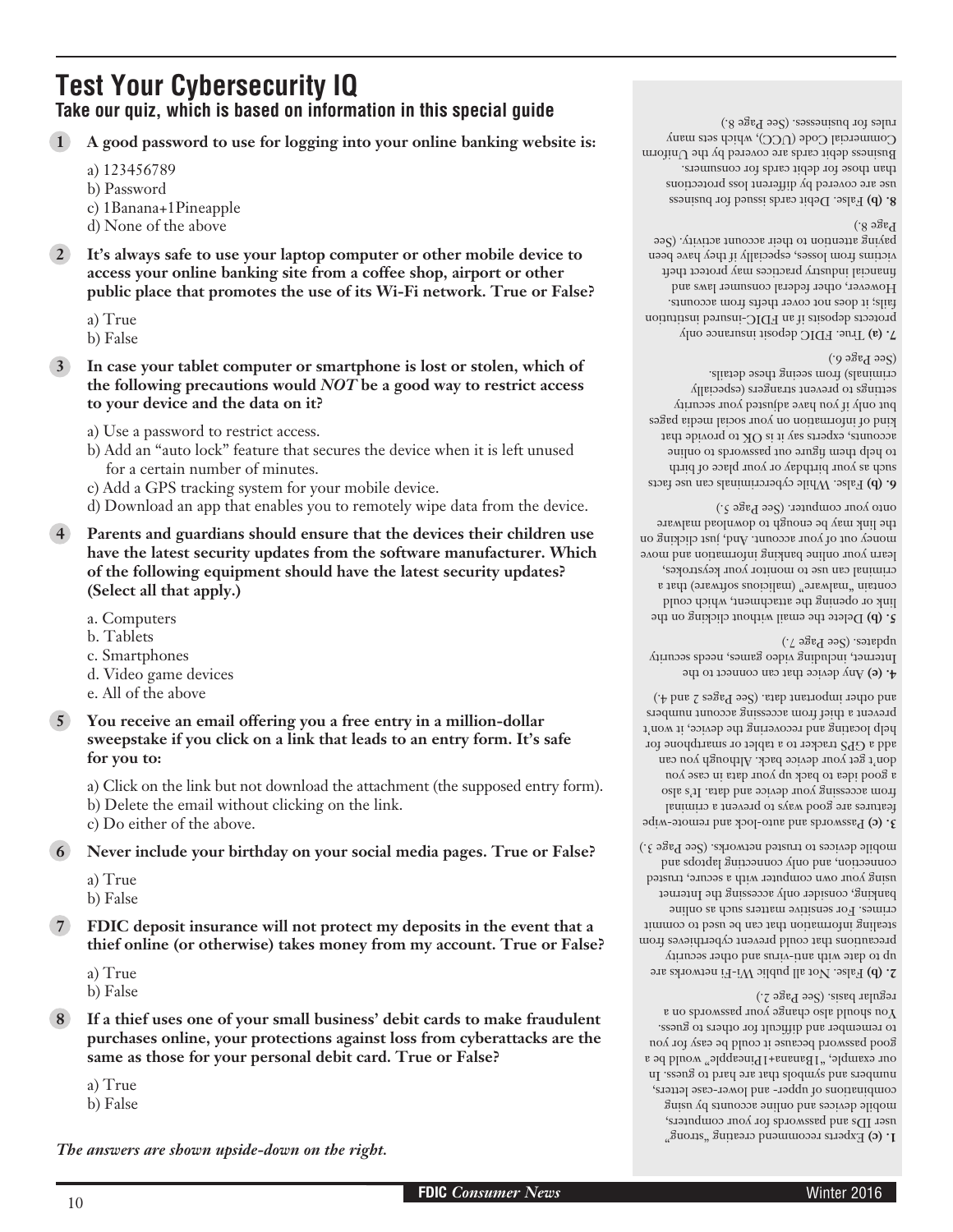## **A Cybersecurity Checklist Reminders about 10 simple things bank customers can do to help protect their computers and their money from online criminals**

**1. Have computer security programs running and regularly updated to look for the latest threats.** Install anti-virus software to protect against malware (malicious software) that can steal information such as account numbers and passwords, and use a firewall to prevent unauthorized access to your computer.

**2. Be smart about where and how you connect to the Internet for banking or other communications involving sensitive personal information.** Public Wi-Fi networks and computers at places such as libraries or hotel business centers can be risky if they don't have up-to-date security software.

**3. Get to know standard Internet safety features.** For example, when banking or shopping online, look for a padlock symbol on a page (that means it is secure) and "https://" at the beginning of the Web address (signifying that the website is authentic and encrypts data during transmission).

**4. Ignore unsolicited emails asking you to open an attachment or click on a link if you're not sure it's who truly sent it and why.** Cybercriminals are good at creating fake emails that look legitimate, but can install malware. Your best bet is to either ignore unsolicited requests to open attachments or files or to independently verify that the supposed source actually sent the email to you by making contact using a published email address or telephone number.

**5. Be suspicious if someone contacts you unexpectedly online and asks for your personal information.** A safe strategy is to ignore unsolicited requests for information, no matter how legitimate they appear, especially if they ask for information such as a Social Security number, bank account numbers and passwords.

**6. Use the most secure process you can when logging into financial accounts.** Create "strong" passwords that are hard to guess, change them regularly, and try not to use the same passwords or PINs (personal identification numbers) for several accounts.

**7. Be discreet when using social networking sites.** Criminals comb those sites looking for information such as someone's place of birth, mother's maiden name or a pet's name, in case those details can help them guess or reset passwords for online accounts.

**8. Be careful when using smartphones and tablets.** Don't leave your mobile device unattended and use a device password or other method to control access if it's stolen or lost.

**9. Parents and caregivers should include children in their cybersecurity planning.** Talk with your child about being safe online, including the risks of sharing personal information with people they don't know, and make sure the devices they use to connect to the Internet have up-to-date security.

**10. Small business owners should have policies and training for their employees on topics similar to those provided in this checklist for customers, plus other issues that are specific to the business.** For example, consider requiring more information beyond a password to gain access to your business's network, and additional safety measures, such as requiring confirmation calls with your financial institution before certain electronic transfers are authorized.  $\mathbf{\hat{m}}$ 



Published by the Federal Deposit Insurance Corporation

Martin J. Gruenberg, *Chairman*

Barbara Hagenbaugh, *Deputy to the Chairman for Communications*

David Barr, *Assistant Director, Office of Communications (OCOM)*

Jay Rosenstein, *Senior Writer-Editor, OCOM* 

Aileen Wu, *Graphic Designer*

*FDIC Consumer News* is produced quarterly by the FDIC Office of Communications in cooperation with other Divisions and Offices. It is intended to present information in a nontechnical way and is not intended to be a legal interpretation of FDIC or other government regulations and policies. Due to periodic changes in statutes and agency rules, always check the FDIC Web site — www.fdic.gov — for up-to-date information. Mention of a product, service or company does not constitute an endorsement. This publication may be reprinted in whole or in part. Please credit *FDIC Consumer News*.

**Send your story ideas, comments, and other suggestions or questions to:** Jay Rosenstein, Editor, *FDIC Consumer News,* 550 17th Street, NW, Washington, DC 20429, e-mail jrosenstein@fdic.gov.

**Find current and past issues** at www.fdic.gov/consumernews or request paper copies by contacting the FDIC Public Information Center. Call toll-free 1-877-ASK-FDIC (1-877-275-3342) or e-mail publicinfo@fdic.gov.

**Subscriptions:** To receive an e-mail notice about each new issue with links to stories, go to www.fdic.gov/about/ subscriptions/index.html. To receive *FDIC Consumer News* in the mail, free of charge, call or write the FDIC Public Information Center as listed above.

## **For More Help or Information**

**Go to www.fdic.gov or call the FDIC toll-free at 1-877-ASK-FDIC (1-877-275-3342)**